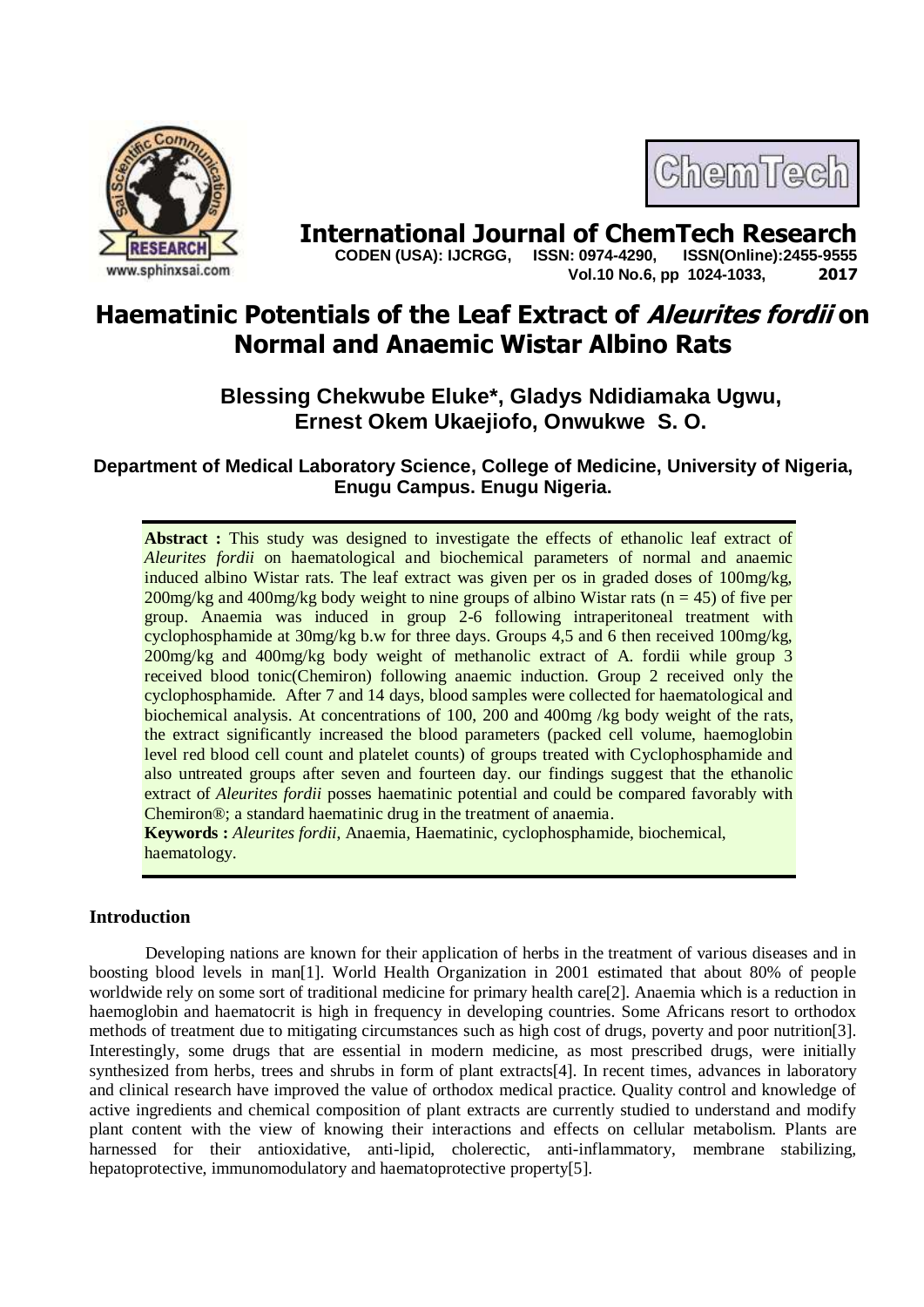*Aleurites fordii*, is a monoecious, deciduous, wood oil milky juice tree found mostly in the tropical country. It is found in China known as Tung oil. In Nigeria, its various uses include in making food such as soups and corn meal and in the making of house hold materials. Traditionally, this vegetable is added as a rich source of mineral and vitamins in sauces and soups. Hence, its name 'Hospital too far'. Already, research has reported the antibacterial effects of the fruit extract while the seed oil is applied externally in the treatment of wounds, burns and parasitic skin infestations [6]. Locally, the use of this plant as a blood tonic has not been validated and this informed this work. Therefore, this study was designed to investigate the effect of the leaf extracts of A*leuritesfordii* on biochemical and haematological parameters of normal and anaemic albino wistar rats.

#### **Materials and Methods**

#### **Plant Material**

The leaf of *Aleurites fordii* was collected from its natural habitat at Nsukka, Enugu State Nigeria and was authenticated by a taxonomist in the department of the Plant Science and Biotechnology University of Nigeria Nsukkka Campus.

#### **Plant extraction**

The plant leaves weighing seven hundred grams was dried at room temperature under shade and pulverized using an electric blender. The pulverized substance was weighed to obtain 1kg powder. It was then extracted with 70% ethanol using Soxhlet extractor. The ethanolic extract was concentrated to dryness using a hot-air oven at  $40<sup>0</sup>C$ .

#### **Acute toxicity testing**

The determination of LD50 was done as described by Lorke 1983[7].

#### **Experimental Animals**

Forty –five Albino Wistar rats weighing between 150-200gms were selected for the study. They were allowed to acclimatize for two weeks at the Animal Research Laboratory of the University of Nigeria Enugu Campus and were fed with standard pellets and water *ad libitum* under standard conditions. All animals were handled according to recommended international guidelines for the care and management of laboratory animals.

#### **Experimental Design**

A total of 45 male albino Wistar rats were randomly allotted into nine groups of five rats each. Group one (1) animals served as control and was fed with only water and standard pellets. Groups 2-6 were induced with Cyclophosphamide to produce anaemia at the dose of 30 mg/kg body weight (per os) for three days while groups 7-9 were fed with different doses (100mg/kg b.wt, 200mg/kg b.wt, 400mg/kg b.wt) of the extract.

#### **Induction of Anaemia**

Anaemia was induced using 30mg/kg body weight of cyclophosphamide (Fisher scientific company New Jersey USA) intraperitoneally.

## **Collection of blood and laboratory analysis**

Five ml of blood was collected from each rat.. All laboratory procedures are as described by Dacie and Lewis[8].

#### **Statistical Analysis**

Data generated was analyzed with Statistical Package for Social Science software version 20 (SPSS-IBM). Data was presented as mean ± standard error of mean. One way analysis of variance was used as the statistical technique followed by Duncan's post hoc for comparism. P values less than 0.05 were considered significant.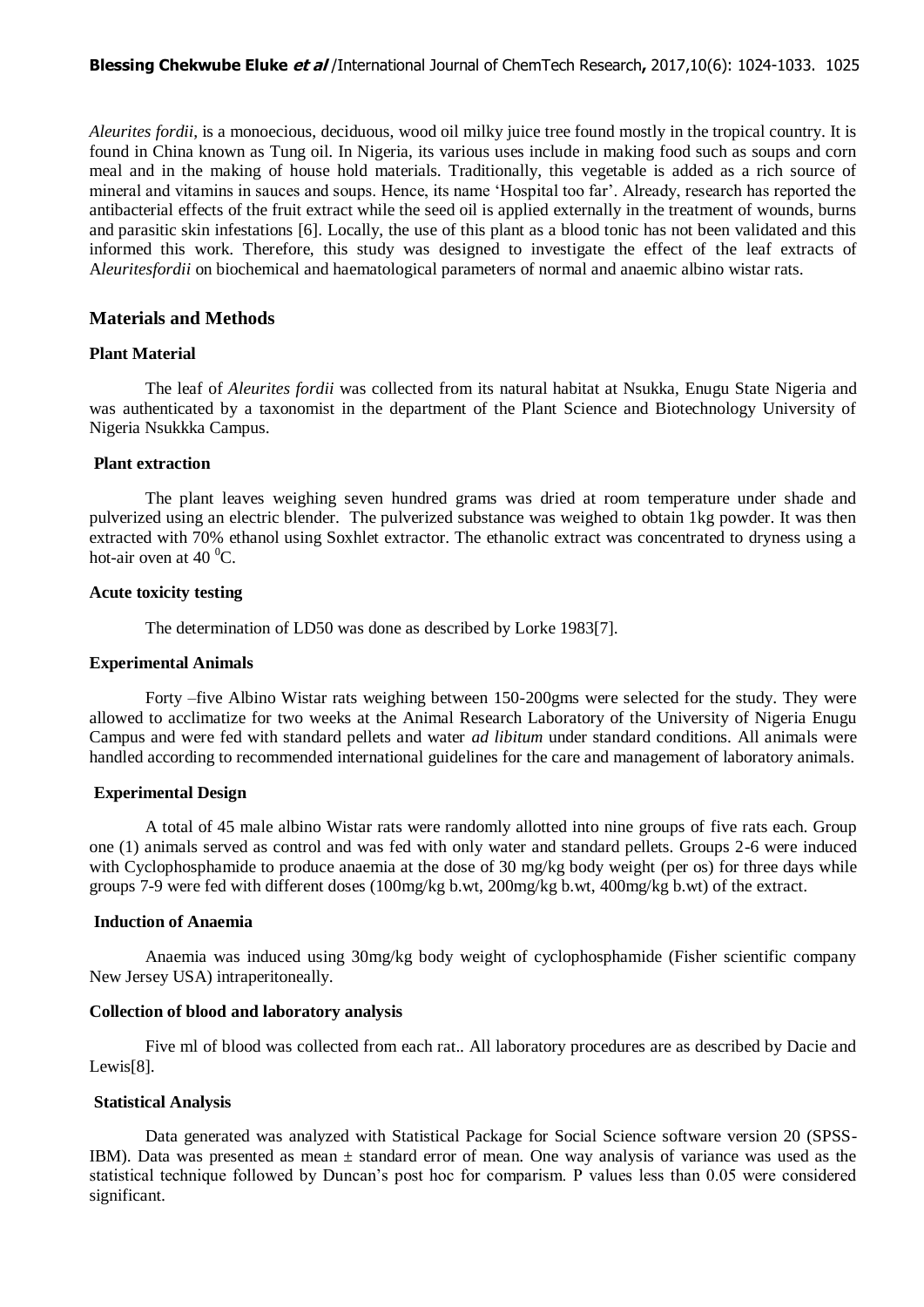## **Result**

The phytochemical screenings are as presented in table1. Tables 2 and 3 shows the result of the quantitative levels of vitamins and mineral content present in the ethanolic leaf extract of *A. fordii*. The acute toxicity study was determined to be 2,400mg/kg b.wt. The baseline studies (table 4) showed the mean values of all parameters to be normal and animals stable. The markedly decrease in the levels of blood parameters of cyclophosphamide treated groups compared to non induced control group was as a result of successful induction of anaemia (table 5). The ethanolic extract of *A. fordii* was orally administered to the treated and non treated rats at different doses of 100, 200 and 400mg/kg body weight. There was significant difference in the levels of RBC, PCV, Hb and platelet counts of all groups that were not treated with cyclophosphamide and those treated with cyclophosphamide when compared to normal group  $(p<0.05)$ . However, group with the highest dose of extract (400mg/kg b.wt) recorded a significant increase in serum enzyme levels (P<0.05).. All the groups had normal liver architecture except the groups that received 400mg/kg bwt. of the ethanolic leaf extract of A. fordii (Groups 6 and 9). These groups had vacuolar degeneration and hepatocyte necrosis.

| Table 1. The phyto-constituents of the ethanolic extract of Aleurites fordii. |
|-------------------------------------------------------------------------------|
|-------------------------------------------------------------------------------|

| Phytoconstituent | <b>Percent</b> |
|------------------|----------------|
| Saponins         | 7.17           |
| Alkaloids        | 10.66          |
| Flavonoids       | 41.87          |
| Glycosides       | 0.21           |
| Tannins          | 0.18           |
| Carotenoids      | 0.51           |
| Anthraquinone    | Trace          |

## **Table 2.Vitamin content of extract of** *Alerites fordii***.**

| <b>Vitamin</b> | Quantity           |
|----------------|--------------------|
|                |                    |
| Vitamin A      | 5756.74 IU         |
| Vitamin B6     | $6.36$ mg/ $100$ g |
| Vitamin B9     | 9.47mg/100g        |
| Vitamin B12    | 466920 ug/100g     |
| Vitamin C      | 85.99mg/100g       |
| Vitamin E      | $56$ mg $/100$ g   |

|  | Table3. Quantitative distributions of the mineral content of <i>A.fordii.</i> |  |  |  |  |  |
|--|-------------------------------------------------------------------------------|--|--|--|--|--|
|--|-------------------------------------------------------------------------------|--|--|--|--|--|

| <b>Mineral</b> | Quantity           |
|----------------|--------------------|
| Copper         | $0.18$ mg/ $100$ g |
| Zinc           | $0.34$ mg/100mg    |
| Selenium       | $1.55$ mg/ $100$ g |
| Iron           | $3.73$ mg/ $100$ g |
| Phosphorus     | $2.23$ mg/ $100g$  |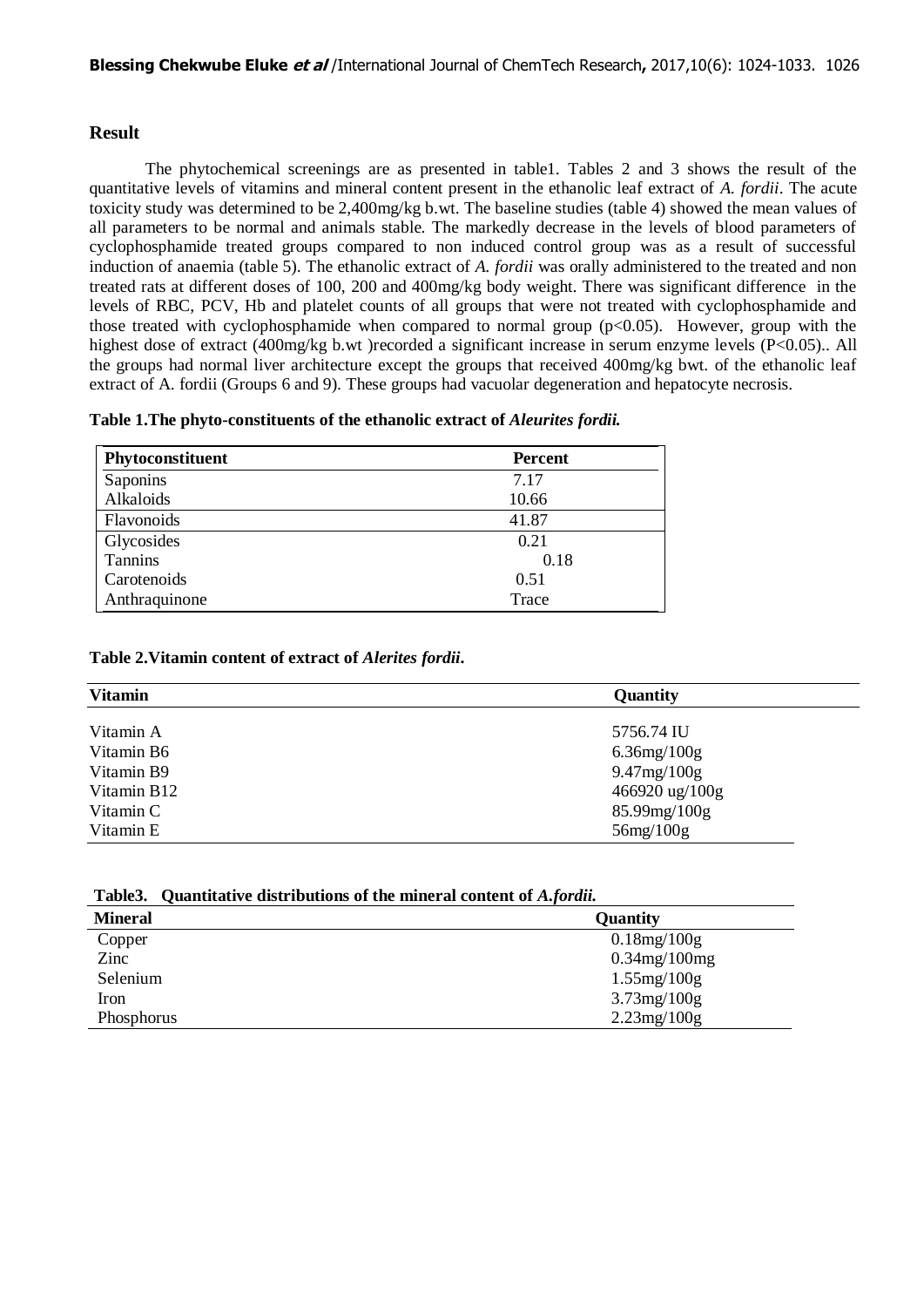

**1 8** 9

**Figure 1 Photomicrograph of histology of liver sections of treated (2-6) and untreated groups(1,7-9) ( H and E X100)**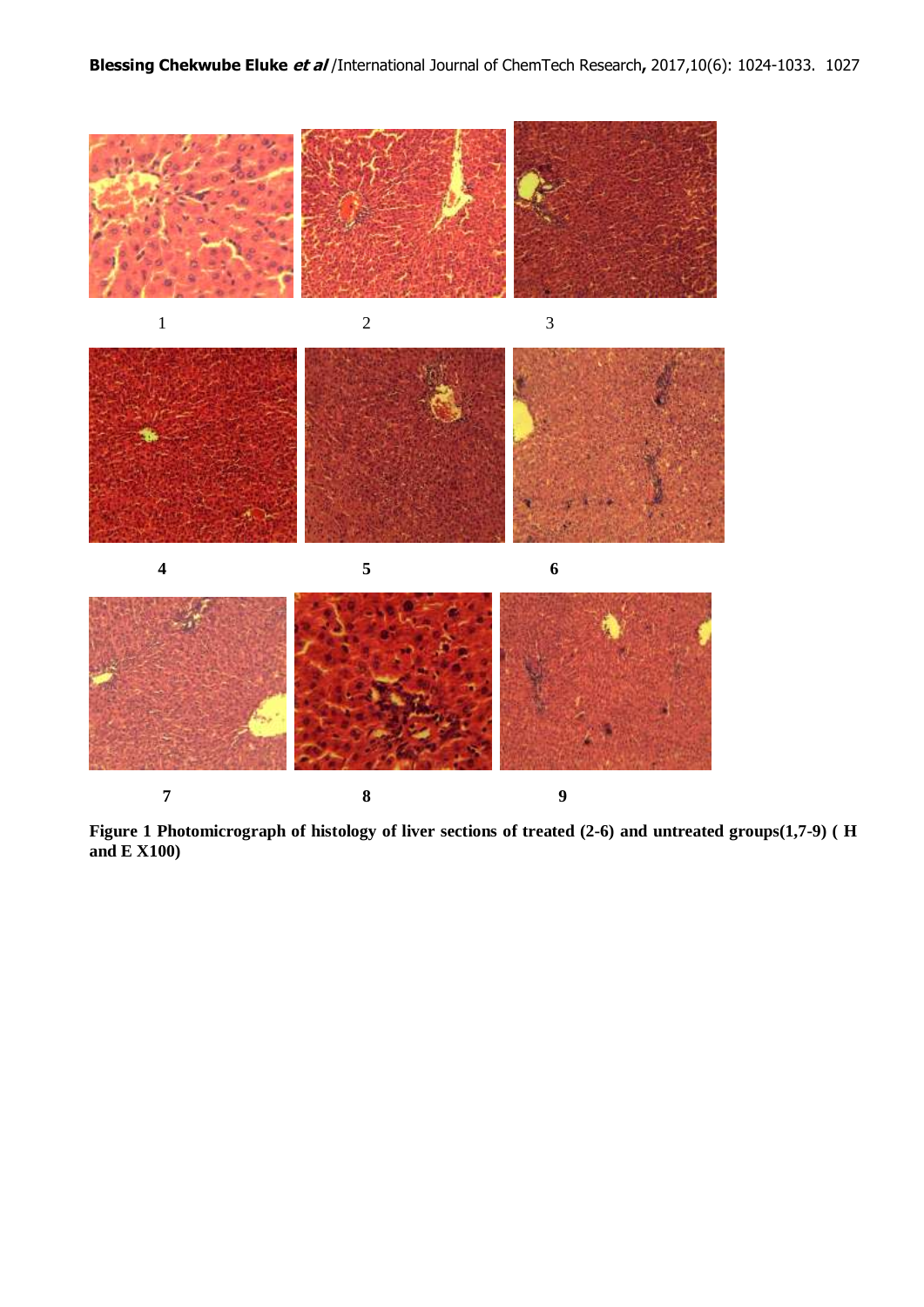| Group                                   | Parameters (Mean ± Standard Error of Mean) |                  |                 |                                  |                  |                         |                  |                  |                  |  |  |
|-----------------------------------------|--------------------------------------------|------------------|-----------------|----------------------------------|------------------|-------------------------|------------------|------------------|------------------|--|--|
|                                         |                                            |                  |                 |                                  |                  |                         |                  |                  |                  |  |  |
|                                         | $ALT$ (iu/L)                               | $AST$ ((iu/L)    | $RBC(10^6/\mu)$ | $PCV$ $\left(\frac{9}{6}\right)$ | HGB (g/dl)       | Platelet $(10^3/\mu l)$ | $TWBC(103/\mu$   | Neutro $(\% )$   | Lympho $(\% )$   |  |  |
|                                         |                                            |                  |                 |                                  |                  |                         |                  |                  |                  |  |  |
| 1 (Normal control)                      | $27.60 \pm 2.89$                           | $63.60 \pm 3.44$ | $8.14 \pm 0.28$ | $46.32 \pm 1.73$                 | $13.70 \pm 0.58$ | $6.62 \pm 0.40$         | $13.34 \pm 0.55$ | $29.20 \pm 1.62$ | $70.80 \pm 1.62$ |  |  |
| 2 (Anaemic no                           | $28.20 \pm 1.77$                           | $66.20 \pm 5.23$ | $7.92 \pm 0.25$ | $44.10 \pm 1.27$                 | $13.52 \pm 0.40$ | $6.83 \pm 0.24$         | $13.20 \pm 0.93$ | $30.00 \pm 2.82$ | $70.00 \pm 2.83$ |  |  |
| treatment)                              |                                            |                  |                 |                                  |                  |                         |                  |                  |                  |  |  |
| 3 (Anaemic +<br>chemiron <sup>®</sup> ) | $23.90 \pm 1.07$                           | $69.00 \pm 1.79$ | $7.99 \pm 0.27$ | $45.08 \pm 1.41$                 | $13.10 \pm 0.37$ | $6.06 \pm 0.22$         | $13.26 \pm 0.74$ | $28.40 \pm 3.12$ | $71.60 \pm 3.12$ |  |  |
| 4 (Anaemic                              | $25.24 \pm 5.66$                           | $69.60 \pm 3.44$ | $8.22 \pm 0.23$ | $47.98 \pm 1.46$                 | $13.64 \pm 0.33$ | $6.19 \pm 0.52$         | $12.90 \pm 0.94$ | $29.20 \pm 3.89$ | $70.80 \pm 3.89$ |  |  |
| $+100$ mg/kg extract)                   |                                            |                  |                 |                                  |                  |                         |                  |                  |                  |  |  |
| 5 (Anaemic<br>$+200$ mg/kg extract)     | $26.60 \pm 2.38$                           | $68.00 \pm 5.79$ | $8.06 \pm 0.20$ | $45.54 \pm 0.96$                 | $13.12 \pm 0.19$ | $6.09 \pm 0.36$         | $12.46 \pm 0.67$ | $28.40 \pm 3.19$ | $71.60 \pm 3.19$ |  |  |
| 6 (Anaemic                              | $25.40 \pm 0.93$                           | $68.40 \pm 4.26$ | $8.14 \pm 0.29$ | $47.66 \pm 0.86$                 | $13.34 \pm 0.33$ | $6.69 \pm 0.47$         | $12.78 \pm 0.68$ | $27.60 \pm 2.14$ | $72.40 \pm 2.14$ |  |  |
| $+400$ mg/kg extract)                   |                                            |                  |                 |                                  |                  |                         |                  |                  |                  |  |  |
| 7 (Normal $+$                           | $24.50 \pm 2.04$                           | $68.60 \pm 4.95$ | $8.21 \pm 0.44$ | $6.28 \pm 1.18$                  | $13.74 \pm 0.41$ | $6.99 \pm 0.24$         | $12.90 \pm 0.69$ | $31.60 \pm 4.17$ | $68.40 \pm 4.17$ |  |  |
| 100mg/kg extract)                       |                                            |                  |                 |                                  |                  |                         |                  |                  |                  |  |  |
| $8$ (Normal +                           | $25.50 \pm 3.00$                           | $68.00 \pm 3.07$ | $8.16 \pm 0.33$ | $45.62 \pm 1.06$                 | $13.40 \pm 0.35$ | $6.11 \pm 0.10$         | $13.00 \pm 0.53$ | $27.20 \pm 3.44$ | $72.80 \pm 3.44$ |  |  |
| $200$ mg/kg $)$                         |                                            |                  |                 |                                  |                  |                         |                  |                  |                  |  |  |
| 9 (Normal $+$<br>$400$ mg/kg)           | $25.40 \pm 1.31$                           | $69.80 \pm 3.48$ | $8.66 \pm 0.18$ | $47.94 \pm 2.59$                 | $13.36 \pm 0.55$ | $6.76 \pm 0.36$         | $13.06 \pm 0.78$ | $32.00 \pm 2.61$ | $68.00 \pm 2.61$ |  |  |
|                                         |                                            |                  |                 |                                  |                  |                         |                  |                  |                  |  |  |

**Table 4. Baseline mean values of haematological and biochemical parameters of rats fed with** *Aleurite. fordii*

**The values are expressed as mean ±SEM.**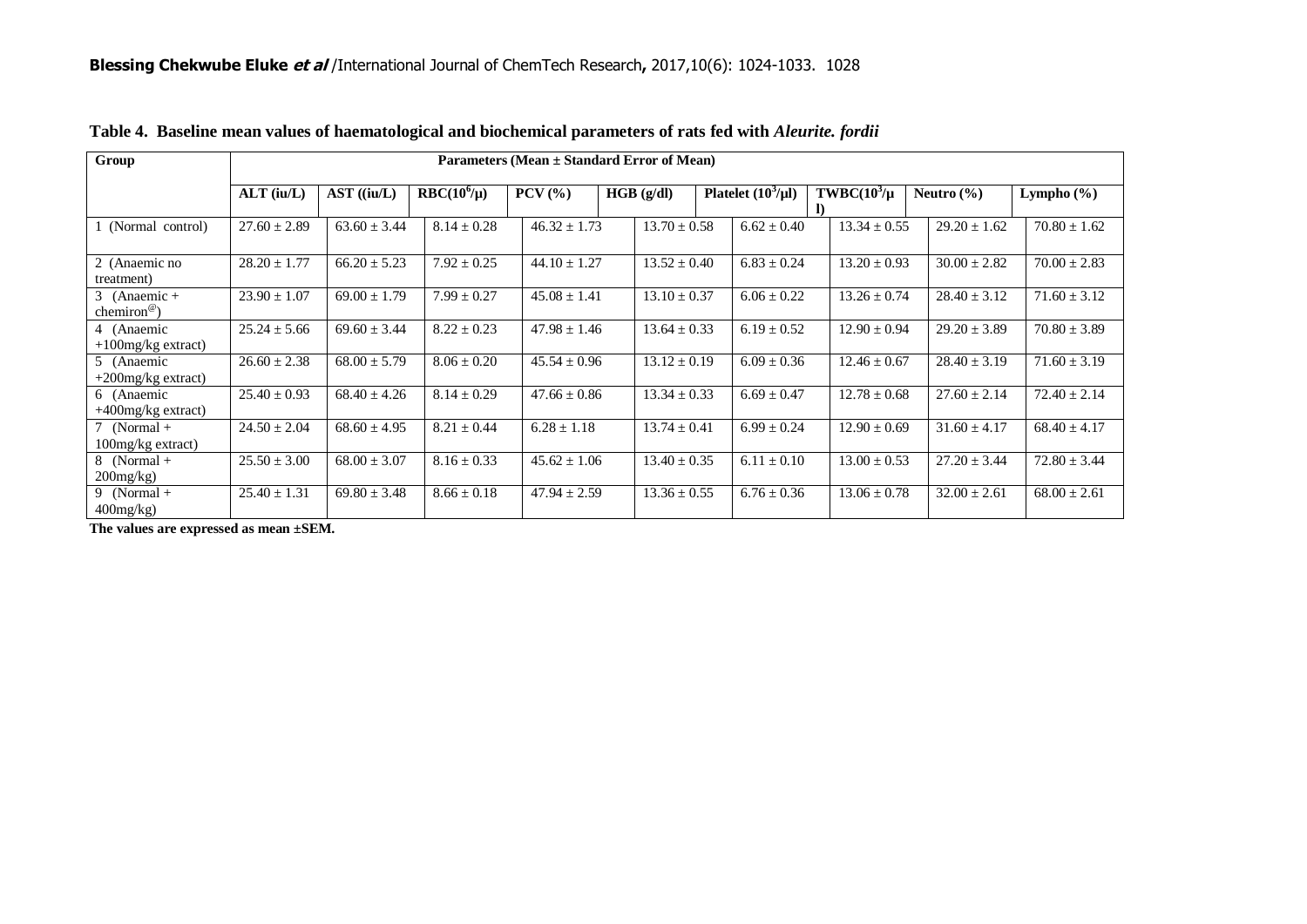|                            | (Mean $\pm$ Standard Error of Mean)<br>Parameter |                             |                                       |                                     |                          |                                   |                               |                          |                             |  |
|----------------------------|--------------------------------------------------|-----------------------------|---------------------------------------|-------------------------------------|--------------------------|-----------------------------------|-------------------------------|--------------------------|-----------------------------|--|
|                            |                                                  |                             |                                       |                                     |                          |                                   |                               |                          |                             |  |
| Group                      | $ALT$ (iu/L)                                     | AST ((iu/L)                 | <b>RBC</b><br>$(10^6/\mu l)$          | $PCV$ (%)                           | Hgb (g/dl)               | <b>Platelet</b><br>$(10^3/\mu l)$ | <b>TWBC</b><br>$(10^3/\mu l)$ | Neutro $(\% )$           | Lympho $(\% )$              |  |
| 1 (Normal control)         | $28.40 \pm 1.44^a$                               | $65.90 \pm 4.32^{\circ}$    | $7.48 \pm 0.45^{\circ}$               | $42.50 \pm 1.22^a$                  | $12.92 \pm 0.51^{\circ}$ | $7.11 \pm 0.63^{\circ}$           | $13.70 \pm 0.68^{\text{a}}$   | $31.60 \pm 2.99^{\circ}$ | $68.00 \pm 3.03^{\circ}$    |  |
| 2(Anaemic no<br>treatment) | $29.60 \pm 2.48^a$                               | $68.10 \pm 2.18^{\text{a}}$ | $5.32 \pm 0.37^b$                     | $30.48 \pm 1.97^b$                  | $8.70 \pm 0.55^b$        | $5.38 \pm 0.28^b$                 | $6.80 \pm 0.85^b$             | $15.20 \pm 1.16^b$       | $26.40 \pm 2.48^b$          |  |
| 3<br>(Anaemicchemiron)     | $27.20 \pm 1.39^{\circ}$                         | $69.60 \pm 1.72^{\text{a}}$ | $5.67 \pm 0.22^b$                     | $32.04 \pm 1.27^b$                  | $9.14 \pm 0.34^b$        | $5.28 \pm 0.36^b$                 | $6.16 \pm 0.65^b$             | $14.40 \pm 1.21^b$       | $26.40 \pm 2.79^b$          |  |
| 4 (Anaemic<br>100mg/kg     | $29.60 \pm 2.07^{\circ}$                         | $68.50 \pm 2.24^{\circ}$    | $5.57 \pm 0.30^b$                     | $31.80 \pm 1.41^b$                  | $9.00 \pm 0.40^b$        | $5.14 \pm 0.26^b$                 | $6.60 \pm 0.34^b$             | $14.20 \pm 1.02^b$       | $25.20 \pm 1.36^b$          |  |
| 5 (Anaemic<br>$200$ mg/kg  | $29.70 \pm 1.06^a$                               | $69.30 \pm 1.09^{\circ}$    | $5.46 \pm 0.32^b$                     | $30.40 \pm 1.42^b$                  | $8.34 \pm 0.28^b$        | $5.22 \pm 0.35^{\circ}$           | $6.28 \pm 0.33^{b}$           | $14.40 \pm 1.60^b$       | $28.80 \pm 1.02^b$          |  |
| 6 (Anaemic<br>400mg/kg     | $30.60 \pm 1.71^{\circ}$                         | $69.00 \pm 1.98^{\text{a}}$ | $5.67 \pm 0.38^b$                     | $31.44 \pm 2.01^b$                  | $8.56 \pm 0.62^b$        | $5.44 \pm 0.44^b$                 | $6.24 \pm 0.40^b$             | $14.20 \pm 1.56^{\circ}$ | $26.40 \pm 2.14^b$          |  |
| 7 (Normal<br>100mg/kg      | $29.40 \pm 1.48^{\circ}$                         | $68.50 \pm 2.43^{\circ}$    | $7.60 \pm 0.31^{\circ}$               | $42.78 \pm 1.51^{\circ}$            | $13.00 \pm 0.64^a$       | $6.55 \pm 0.51^{\circ}$           | $12.92 \pm 0.39^{\circ}$      | $32.40 \pm 2.56^{\circ}$ | $67.60 \pm 2.56^{\circ}$    |  |
| 8 (Normal<br>$200$ mg/kg)  | $27.60 \pm 1.70^a$                               | $67.20 \pm 0.96^a$          | $\overline{7.27 \pm 0.47^{\text{a}}}$ | $\overline{43.62} \pm 1.85^{\circ}$ | $12.92 \pm 0.56^a$       | $6.99 \pm 0.39^{\rm a}$           | $12.96 \pm 0.34^a$            | $31.20 \pm 4.32^a$       | $68.80 \pm 4.32^{\text{a}}$ |  |
| 9 (Normal<br>$400$ mg/kg)  | $28.10 \pm 2.44^{\circ}$                         | $69.00 \pm 1.34^{\circ}$    | $7.16 \pm 0.38^{\text{a}}$            | $42.54 \pm 1.35^{\circ}$            | $13.06 \pm 0.56^{\circ}$ | $6.91 \pm 0.28^{\text{a}}$        | $12.90 \pm 0.53^{\circ}$      | $32.00 \pm 3.52^{\circ}$ | $68.00 \pm 3.52^{\text{a}}$ |  |

|  | Table 5. Effect of induction with cyclophosphamide on Mean values serum enzymes and Haematologic indices of rats |  |
|--|------------------------------------------------------------------------------------------------------------------|--|
|  |                                                                                                                  |  |

a, b Values with different superscripts vertically are statistically different ( $P \le 0.05$ )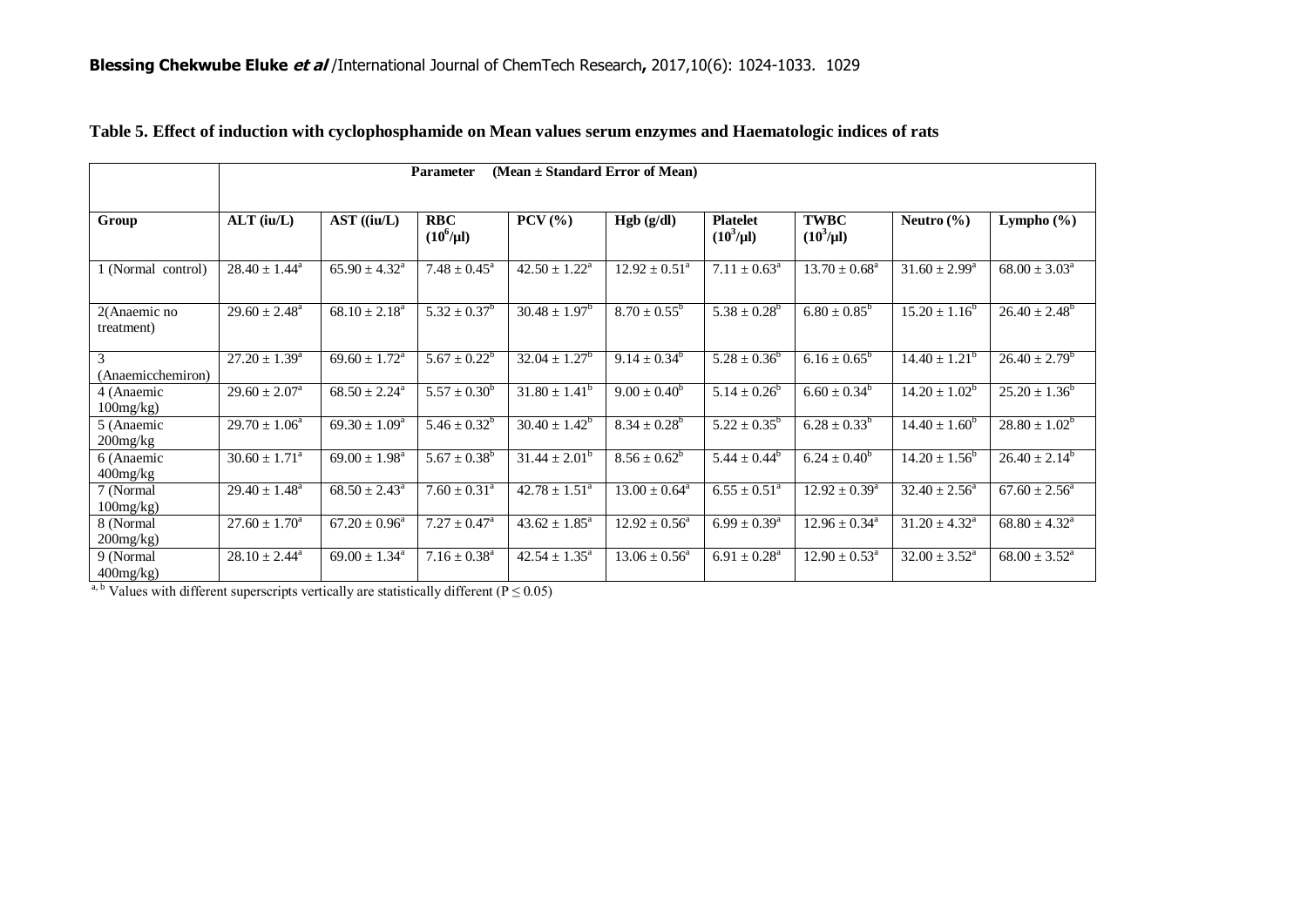|                            | Parameters (Mean ± Standard Error of Mean) |                             |                            |                                  |                            |                                   |                               |                               |                               |  |  |
|----------------------------|--------------------------------------------|-----------------------------|----------------------------|----------------------------------|----------------------------|-----------------------------------|-------------------------------|-------------------------------|-------------------------------|--|--|
| Group                      | $ALT$ (iu/L)                               | $AST$ ((iu/L)               | <b>RBC</b> $(10^6/\mu l)$  | $PCV$ $\left(\frac{9}{6}\right)$ | HGB (g/dl)                 | <b>Platelet</b><br>$(10^3/\mu l)$ | <b>TWBC</b><br>$(10^3/\mu l)$ | Neutro $(\% )$                | Lympho $(\% )$                |  |  |
| 1 (Normal<br>control)      | $27.96 \pm 1.92^{\text{a}}$                | $67.76 \pm 2.36^{ab}$       | $8.00 \pm 1.49^{\circ}$    | $47.92 \pm 0.60^{\circ}$         | $13.78 \pm 0.31^{\circ}$   | $6.83 \pm 0.45$ <sup>acd</sup>    | $13.26 \pm 0.27^{\circ}$      | $30.20 \pm 2.03^{\circ}$      | $69.60 \pm 2.11^{\text{a}}$   |  |  |
| 2(Anaemic<br>no treatment) | $26.48 \pm 1.61^{\circ}$                   | $65.77 \pm 2.88^{\text{a}}$ | $5.07 \pm 0.28^b$          | $28.33 \pm 2.56^{\circ}$         | $8.47 \pm 0.52^b$          | $5.14 \pm 0.34^b$                 | $6.88 \pm 0.51^b$             | $13.25 \pm 0.48^b$            | $24.50 \pm 0.96^b$            |  |  |
| 3<br>(Anaemicche<br>miron) | $27.48 \pm 1.96^a$                         | $67.94 \pm 2.73^{ab}$       | $6.80 \pm 1.87^c$          | $40.60 \pm 1.64^b$               | $10.00 \pm 0.30^c$         | $6.26 \pm 0.31^{\circ}$           | $8.32 \pm 0.41^{\circ}$       | $20.80 \pm 1.02^{\circ}$      | $45.80 \pm 3.55$ <sup>c</sup> |  |  |
| 4 (Anaemic<br>100mg/kg     | $29.24 \pm 1.60^{\circ}$                   | $66.94 \pm 2.86^{ab}$       | $5.58 \pm 1.51^b$          | $35.78 \pm 1.48^d$               | $9.20 \pm 0.25^{\rm bc}$   | $5.51 \pm 0.13^b$                 | $6.68 \pm 0.57^b$             | $21.40 \pm 1.03^c$            | $44.40 \pm 2.25$ <sup>c</sup> |  |  |
| 5 (Anaemic<br>200mg/kg     | $28.40 \pm 1.60^a$                         | $67.90 \pm 1.95^{ab}$       | $6.39 \pm 1.99^c$          | $40.72 \pm 1.48^b$               | $9.80 \pm 0.10^{\circ}$    | $6.42 \pm 1.88$ <sup>ac</sup>     | $7.84 \pm 0.43^{\rm bc}$      | $22.00 \pm 1.58$ <sup>c</sup> | $47.80 \pm 1.28$ <sup>c</sup> |  |  |
| 6 (Anaemic<br>400mg/kg     | $36.42 \pm 1.37^b$                         | $72.84 \pm 1.00^b$          | $6.35 \pm 1.60^c$          | $41.10 \pm 1.17^b$               | $9.92 \pm 0.21^{\circ}$    | $6.40 \pm 0.21$ <sup>ac</sup>     | $7.70 \pm 0.35^{\rm bc}$      | $23.20 \pm 0.58^c$            | $47.00 \pm 1.62$ <sup>c</sup> |  |  |
| 7 (Normal<br>100mg/kg      | $26.84 \pm 1.70^a$                         | $64.88 \pm 1.50^{\circ}$    | $7.80 \pm 0.14^{\text{a}}$ | $48.16 \pm 0.63^{\circ}$         | $13.44 \pm 0.33^{\circ}$   | $6.40 \pm 0.20$ <sup>ac</sup>     | $13.02 \pm 0.24^{\circ}$      | $31.00 \pm 2.10^a$            | $68.80 \pm 2.15^{\circ}$      |  |  |
| 8 (Normal<br>$200$ mg/kg)  | $25.74 \pm 1.79^{\circ}$                   | $66.04 \pm 1.06^a$          | $8.25 \pm 0.32^{\text{a}}$ | $47.76 \pm 1.99^{\rm a}$         | $13.30 \pm 0.49^{\circ}$   | $7.01 \pm 0.25$ <sup>cd</sup>     | $13.16 \pm 0.48^{\text{a}}$   | $32.40 \pm 2.46^{\circ}$      | $67.60 \pm 2.46^a$            |  |  |
| 9 (Normal<br>$400$ mg/kg)  | $34.68 \pm 1.93^b$                         | $69.04 \pm 1.79^{\circ}$ b  | $8.02 \pm 0.21^{\circ}$    | $49.74 \pm 0.80^a$               | $14.30\,0.28$ <sup>a</sup> | $7.24 \pm 0.15^{\text{d}}$        | $13.32 \pm 0.66^{\circ}$      | $32.60 \pm 2.99^{\circ}$      | $67.40 \pm 2.99^{\text{a}}$   |  |  |

## **Table 6. Effect of** *Aleuritefordii* **on Mean values for serum enzymes and blood parameters of rats at 7 days of treatment.**

a, b,c,d Values with different superscripts vertically are statistically different ( $P \le 0.05$ ) when compared to normal control.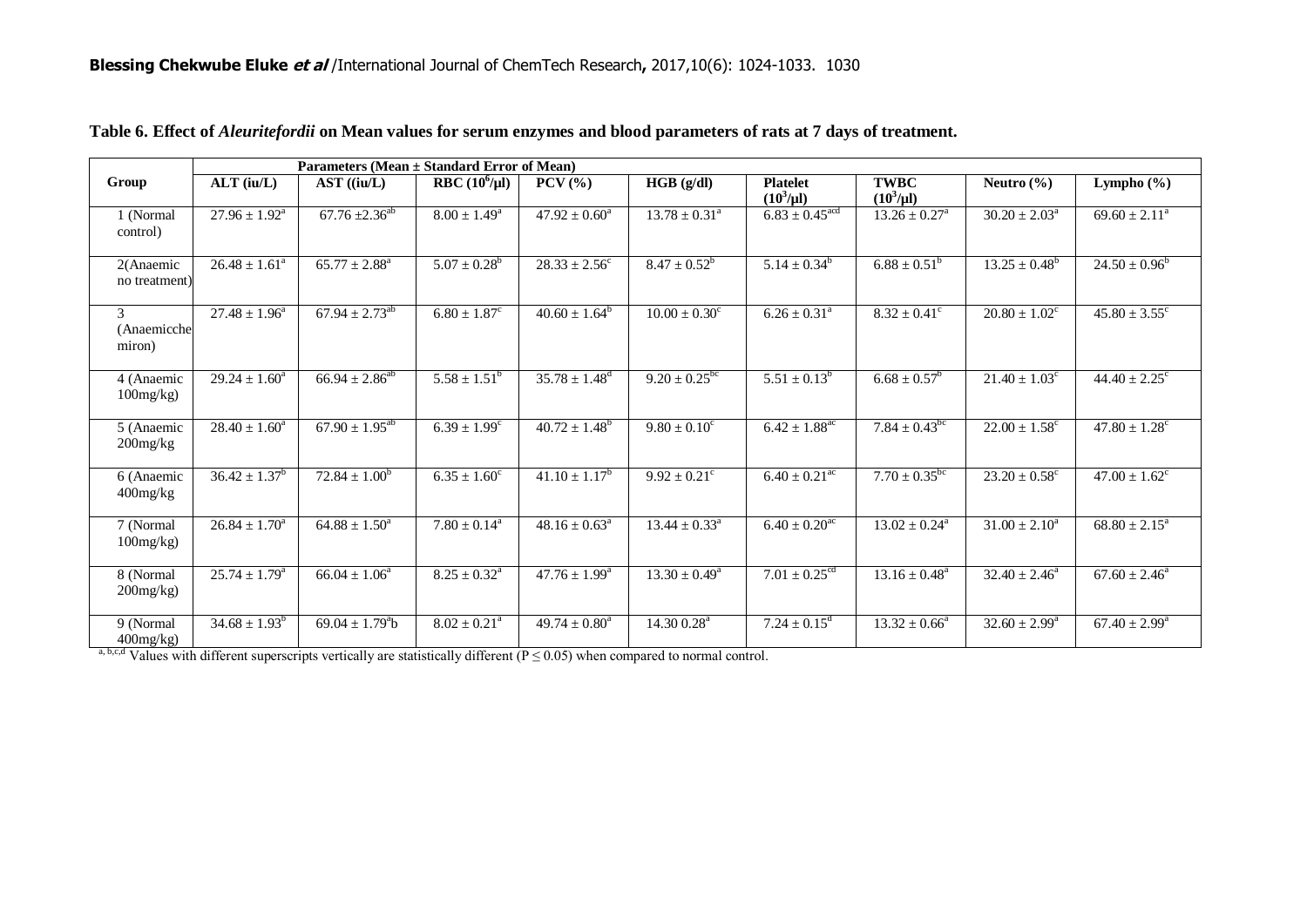| Group                                   | Parameters (Mean ± Standard Error of Mean) |                             |                               |                                |                                 |                                   |                                        |                             |                             |  |
|-----------------------------------------|--------------------------------------------|-----------------------------|-------------------------------|--------------------------------|---------------------------------|-----------------------------------|----------------------------------------|-----------------------------|-----------------------------|--|
|                                         | $ALT$ (iu/L)                               | $AST$ ((iu/L)               | $RBC(10^6/\mu)$               | $PCV$ $(\frac{9}{6})$          | Hgb (g/dl)                      | <b>Platelet</b><br>$(10^3/\mu l)$ | $TWBC(10^3/\mu l)$                     | Neutro $(\% )$              | Lympho $(\% )$              |  |
| 1 (Normal<br>control)                   | $26.60 \pm 1.87^{\text{a}}$                | $68.54 \pm 1.91^a$          | $8.05 \pm 0.21$ <sup>ad</sup> | $48.78 \pm 0.56^a$             | $13.50 \pm 0.41$ <sup>ad</sup>  | $7.02 \pm 0.38^a$                 | $13.18 \pm 0.72^a$                     | $28.80 \pm 3.20^a$          | $71.20 \pm 3.20^a$          |  |
| 2(Anaemic no<br>treatment)              | $28.67 \pm 2.19^a$                         | $64.73 \pm 0.82^{\text{a}}$ | $4.41 \pm 1.91^b$             | $22.80 \pm 1.36^b$             | $7.00 \pm 0.38^b$               | $4.68 \pm 0.24^b$                 | $4.83 \pm 0.26^b$                      | $16.00 \pm 2.08^b$          | $25.33 \pm 3.52^b$          |  |
| $\mathcal{R}$<br>(Anaemicche)<br>miron) | $26.40 \pm 1.35^{\circ}$                   | $66.82 \pm 2.19^{\circ}$    | $7.74 \pm 1.95^{\text{ac}}$   | $47.76 \pm 0.43^{\circ}$       | $13.28 \pm 0.29$ <sup>ac</sup>  | $6.79 \pm 0.32^{\text{a}}$        | $13.20 \pm 0.37^{\text{a}}$            | $29.00 \pm 1.02^{\text{a}}$ | $71.00 \pm 1.00^{\circ}$    |  |
| 4 (Anaemic<br>$100$ mg/kg)              | $27.80 \pm 1.69^{\circ}$                   | $68.00 \pm 1.36^{\circ}$    | $7.04 \pm 0.25^{\circ}$       | $43.60 \pm 1.13^{\circ}$       | $12.62 \pm 0.18^c$              | $6.53 \pm 0.33^{\text{a}}$        | $\overline{12.40} \pm 0.81^{\text{a}}$ | $30.00 \pm 2.39^{\text{a}}$ | $70.00 \pm 2.38^{\text{a}}$ |  |
| 5 (Anaemic<br>$200$ mg/ $kg$            | $29.00 \pm 1.42^{\text{a}}$                | $67.60 \pm 1.51^{\circ}$    | $7.59 \pm 0.22$ <sup>ac</sup> | $47.32 \pm 0.55^{\circ}$       | $13.30 \pm 0.24$ <sup>ac</sup>  | $6.68 \pm 0.22^{\text{a}}$        | $13.32 \pm 0.24^{\text{a}}$            | $29.80 \pm 2.20^a$          | $70.20 \pm 2.20^{\circ}$    |  |
| 6 (Anaemic<br>$400$ mg/ $kg$            | $38.90 \pm 1.15^{b}$                       | $80.40 \pm 1.32^b$          | $7.58 \pm 0.20$ <sup>ac</sup> | $47.64 \pm 0.31^{\circ}$       | $13.44 \pm 0.24$ <sup>acd</sup> | $6.77 \pm 0.20^{\circ}$           | $12.56 \pm 0.79^{\circ}$               | $28.80 \pm 3.07^{\circ}$    | $71.20 \pm 3.07^{\circ}$    |  |
| 7 (Normal<br>100mg/kg                   | $25.36 \pm 0.96^{\circ}$                   | $64.68 \pm 3.40^{\circ}$    | $8.23 \pm 0.16^{ad}$          | $49.64 \pm 0.54$ <sup>ad</sup> | $13.42 \pm 0.21^{\text{acd}}$   | $6.75 \pm 0.36^{\circ}$           | $13.00 \pm 1.94^{\text{a}}$            | $30.80 \pm 1.88^{\circ}$    | $69.20 \pm 1.88^{\text{a}}$ |  |
| 8 (Normal<br>$200$ mg/kg $)$            | $25.62 \pm 1.45^{\circ}$                   | $63.24 \pm 3.34^{\circ}$    | $8.28 \pm 0.36$ <sup>ad</sup> | $49.32 \pm 0.94$ <sup>ad</sup> | $13.98 \pm 0.25$ <sup>ad</sup>  | $7.08 \pm 0.19^{\rm a}$           | $13.14 \pm 0.35^{\text{a}}$            | $28.80 \pm 1.50^a$          | $71.20 \pm 1.50^a$          |  |
| 9 (Normal)<br>$400$ mg/kg)              | $34.58 \pm 1.\overline{46^c}$              | $75.94 \pm 2.05^{\rm b}$    | $8.57 \pm 0.36^{\circ}$       | $50.32 \pm 0.92^{\text{d}}$    | $14.18 \pm 0.47$ <sup>d</sup>   | $7.06 \pm 0.51^a$                 | $13.22 \pm 0.48^{\circ}$               | $27.80 \pm 5.67^{\circ}$    | $72.20 \pm 2.53^{\circ}$    |  |

a, b,c,dValues with different superscripts vertically are statistically different ( $P \le 0.05$ )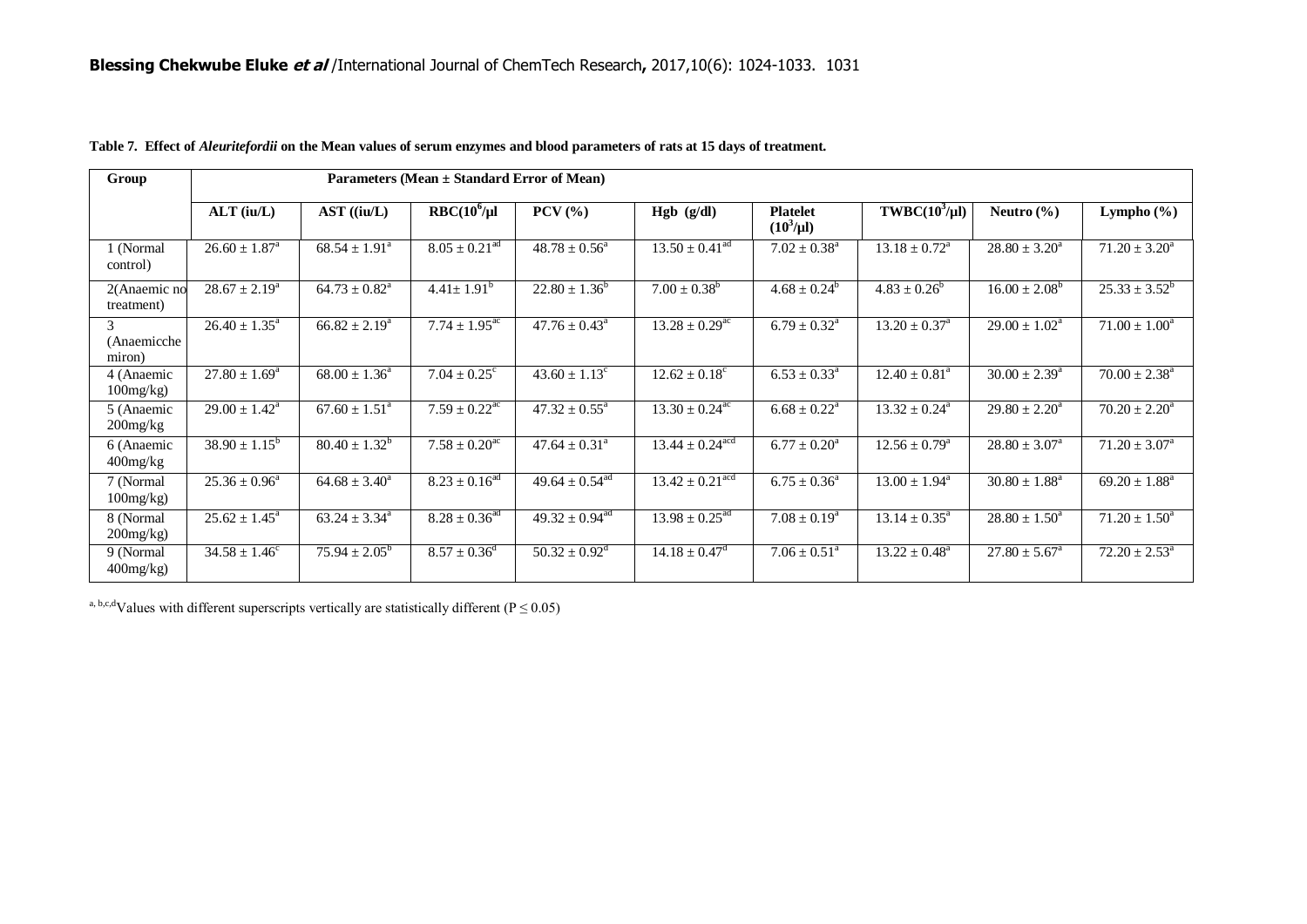## **Discussion**

In traditional medicine, most herbal drugs are made from locally available leaves and are employed as treatment to various ailments. The aim of this work is to determine the haematinic potential of the leaf extract of *Aleuritefordii*. The result of this study revealed that the groups induced with cyclophosphamide (Groups 2- 6) showed significant decrease  $(P<0.05)$  in blood parameters when compared to the control group (Group I). This observation can be attributed to the immunosuppressive potential of cyclophosphamide. Cyclophosphamide is an alkylating agent and functions by preventing cell division, induction of aplastic anaemia and is used primarily as an effective drug against some cancers [9].

The group that was treated with the standard haematinic drug (Group3) and those treated with different doses of the extract (Groups 4-6) showed a gradual increase in the values of the blood parameters such that by the  $14<sup>th</sup>$  day of treatment with extract, there was no significant difference (P>0.05) in the mean values of the blood parameters when compared to the normal control group (Group I) and the non induced groups (Groups 7-9). This may probably be due to the phyto-constituent of the leave extract. The phytochemistry revealed the presence of saponins, alkaloids, flavonoids and carotenoids which are known to have anti-inflammatory and [immune-](http://www.raysahelian.com/immune.html)stimulating activity, antimicrobial properties and ability to scavenge free radicals [10,11]. Carotenoids are known antioxidants and precursor to vitamin A which are involved in cell differentiation and also in the synthesis of glycoprotein and also in the growth and development of bones [12,13]. Interestingly, cyclophosphamide induced reduction in blood indices in animals that received only cyclophosphamide (Group 2) but the blood indices were not restored to normal counts even after the discontinuation of the drug after three days and throughout the duration of the experiment. However, upon continuous administration of standard haematinic drug to group 3 and the extract (at 100, 200 and 400 mg/kg, body weight) to the anemic groups, all the haematological indices in the drug treated groups were restored to almost normal counts. Furthermore, the vitamin and mineral content (vitamin C, A, B, copper, selenium) found in the extract is indicative of its richness in antioxidants [14]. Iron and vitamin are necessary factors for haemopoiesis[15,16]. Also, haemoglobin, a transporter of oxygen is quite dependent on iron for its production [17].

The result of the liver enzyme markers (ALP, AST) agrees with the overall result since they are known indicators of liver damage. There was no significant difference  $(p>0.05)$  in the mean values of AST, ALP, ALT total and conjugated bilirubin of all the groups when compared to the normal control. However, group 2 which was the cyclophosphamide control group and the groups that received 400mg/kg body weight dose showed indications of liver injury. The liver is highly sensitive to toxic agents and increased concentration of drugs may cause liver injury even for known herbal/medicinal drugs [18,19]. The results of the serum enzyme test were further confirmed by the observations made following the histopathological studies. All the groups except those that were administered 400mg/kg of the extract (Groups 6 and 9) had normal liver architecture when compared to the control group (Group1). Groups 6 and 9 that were given high dose of the extract had mononuclear leukocyte infiltration, vacuolar degeneration and hepatocyte necrosis.

In conclusion, the ability of the ethanolic extract of *A. fordii* to compare favorably with Chemiron<sup>®</sup>, a standard haematinic drug in the treatment of anaemia induced by cyclophosphamide validates the use of the leaves of this plant for haematopoietic activity. However, about 200mg/kg b.w is suggestive of the safest dose of improving and restoring haemopoietic process.

#### **Disclosure statement/Conflict of interest statement**

We do not have any conflict of interest to declare.

#### **References**

- 1. Karou, D., Nadembega, WMC., Ouattara, L., Ilboudo, DP., Canini, A., Nikiéma,J.B. and Traore A.S., African ethnopharmacology and new drug discovery,*Med Plant SciBiotechnol,* 2007, 1, 61-69.
- 2. WHO, World Health Organisation. Geneva Legal Status of Traditional Medicine and Complementary/Alternative Medicine: A Worldwide Review, Geneva, 2001, 129-143